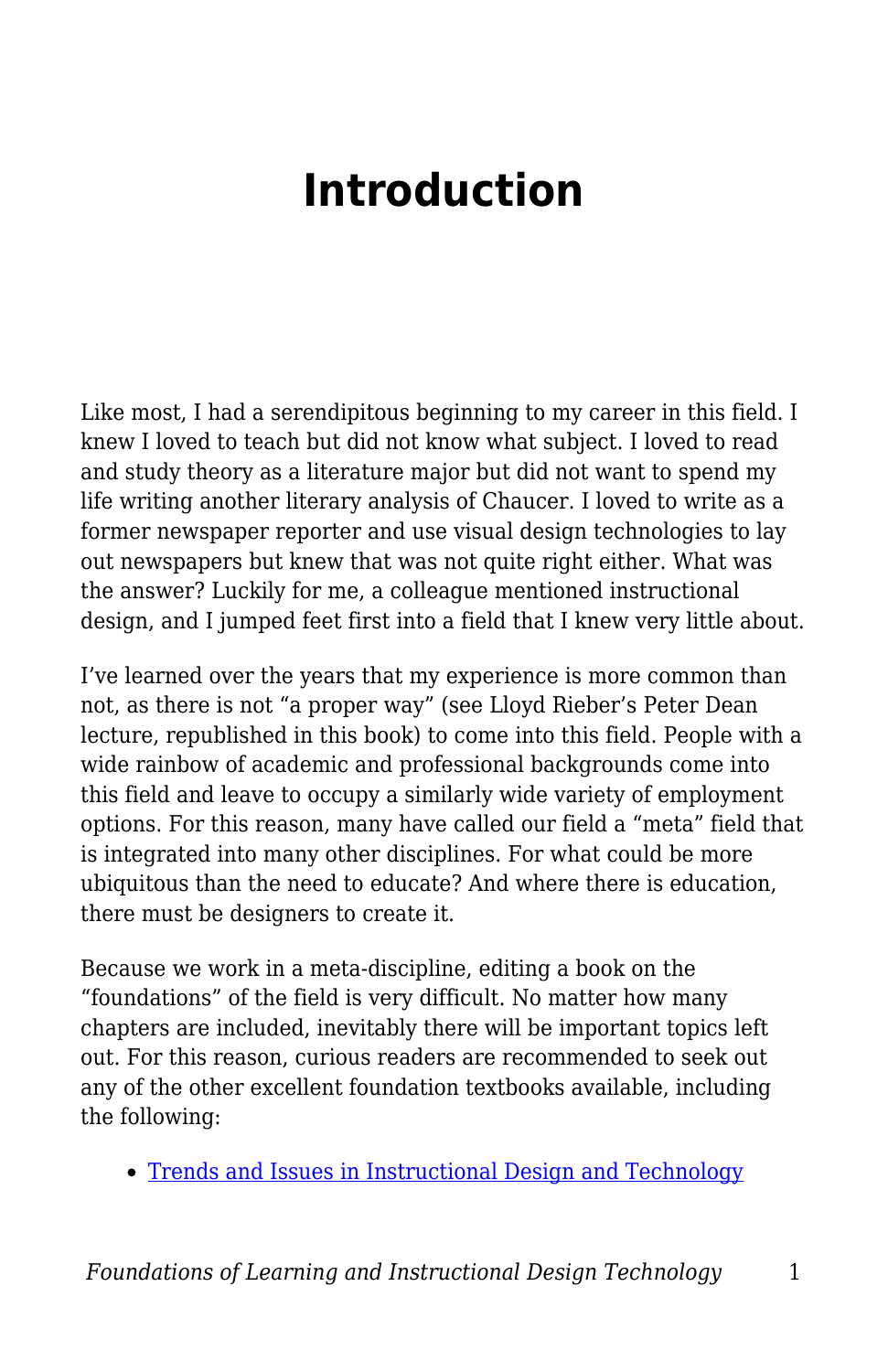[\[https://edtechbooks.org/-Rfx\]](https://www.amazon.com/Instructional-Technology-Published-Pearson-Paperback/dp/B00HMVIAIE/ref=sr_1_1?ie=UTF8&qid=1469513000&sr=8-1&keywords=trends+and+issues+instructional+design) (Reiser and Dempsey)

- [Foundations of Educational Technology](https://www.amazon.com/Foundations-Educational-Technology-Interdisciplinary-Perspectives/dp/1138790281/ref=sr_1_1?ie=UTF8&qid=1469513039&sr=8-1&keywords=foundations+instructional+technology) [\[https://edtechbooks.org/-pX\]](https://www.amazon.com/Foundations-Educational-Technology-Interdisciplinary-Perspectives/dp/1138790281/ref=sr_1_1?ie=UTF8&qid=1469513039&sr=8-1&keywords=foundations+instructional+technology) (Spector)
- [The Instructional Design Knowledge Base](https://www.amazon.com/Instructional-Design-Knowledge-Base-Research-ebook/dp/B004OBZXZ8/ref=sr_1_1?ie=UTF8&qid=1469513080&sr=8-1&keywords=klein+tracey+richey#nav-subnav) [\[https://edtechbooks.org/-Eam\]](https://www.amazon.com/Instructional-Design-Knowledge-Base-Research-ebook/dp/B004OBZXZ8/ref=sr_1_1?ie=UTF8&qid=1469513080&sr=8-1&keywords=klein+tracey+richey#nav-subnav) (Richey, Klein, and Tracey)

I repeat, this book will not cover everything a student in the field should know. No book will. What I do hope, however, is that this book will provide enough of an overview of the key topics, discussions, authors, and vocabulary in the field that you will be able to start navigating and understanding other books, articles, and conference presentations as you continue your educational journey. I also hope to spark an interest in studying more on any one of these topics that may be interesting to you. There are rich bodies of literature underneath each of these topics, just waiting to be explored.

# **What's in a Name?**

Scholars disagree on what we should even call our field. In the textbooks I mentioned above, our field is called educational technology, instructional design, and instructional design and technology. My academic department is called the Department of Instructional Psychology and Technology, although it used to go by the Department of Instructional Science. In this book I have sought for what I considered to be the most inclusive name: learning and instructional design technology (LIDT). I chose this also to emphasize that as designers and technologists, we not only affect instruction but also learners and learning environments. In fact, sometimes, that may be our greatest work.

# **Organization of This Book**

This book reflects a suggested strategy for teaching new graduate students in the LIDT field. First, the book begins with definitions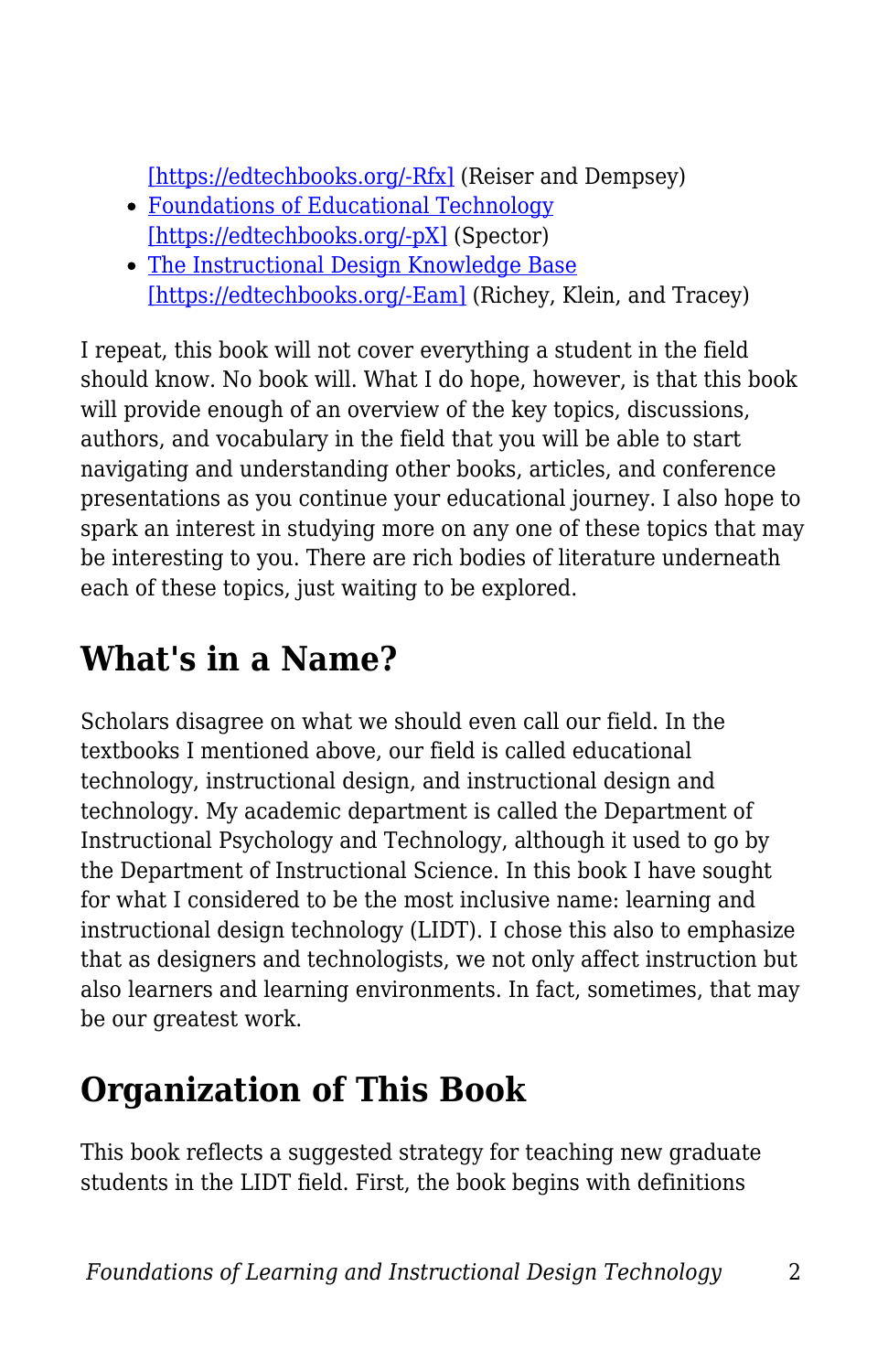about what the LIDT field is. Second it surveys some key historical concepts that lay the foundation of the field, including an overview of learning theory and some brief history of the LIDT field and of the Association for Educational Communications Technology (AECT)—a main professional organization for the field. This section also provides some key concepts in design, programmed instruction, and instructional media.

The third section of the book focuses on current trends and issues, using the concept of "current" fairly liberally. Here we review topics such as the learning sciences, online learning, design-based research, K-12 technology integration, instructional gaming, and school reform. The fourth and fifth sections of the book I consider to represent the future of the field—or the future of you, the student just beginning your career! You are the future of the field, so this section of the book is dedicated to you. In it, you will find chapters related to successfully navigating graduate school, launching your career, and integrating yourself into the professional community.

### **Online vs. Print Version**

Some people like to read online; others do not. For that reason this book is available as a pdf download and soon print on demand. However, the book is too large as a pdf download, so some chapters are only available in the online version. Usually I made this choice if a chapter was much too long (the national educational technology plan by the U.S. Department of Education) or if I felt the chapter was partially duplicated by another. Most of the core chapters remain in the pdf verson, but be aware that there are additional readings available in the online version.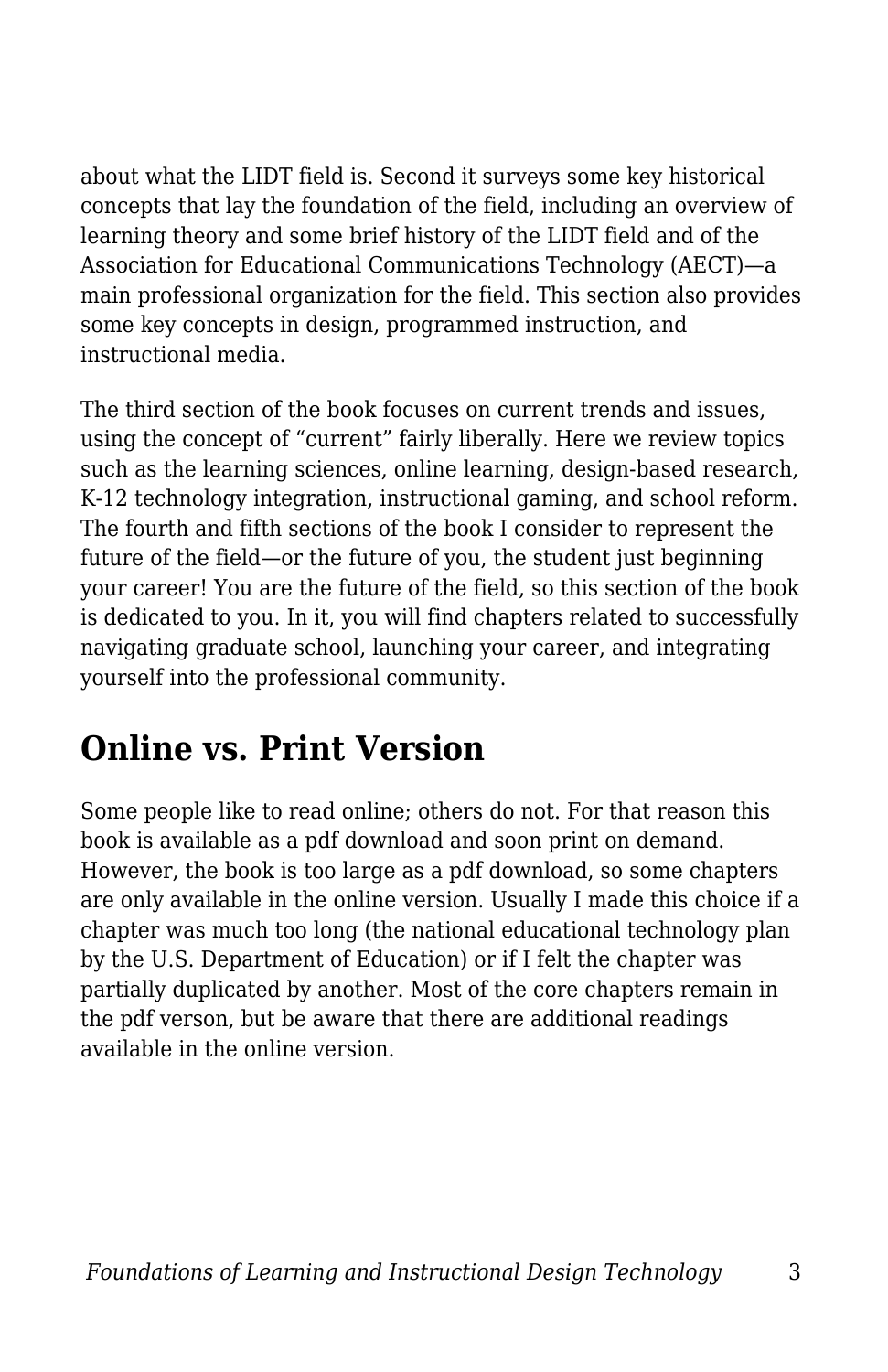### **Future Book Development**

Because this is an openly licensed book, it is meant to be shared. Because it is an online book, it is meant to be continually updated. However, in order to maintain organization of the material, this book will pass through versions or editions, like any other textbook. Each new edition will contain updated chapters as well as new contributions. Recommendations for content to be considered for inclusion can be emailed to me at rickwest—at—byu.edu. Material to be considered must be available under an open license or have copyright clearance.

### **Remixing Book Content**

As an open book, my assumption was that other instructors might remix the content to fit their course. Readers may notice that there is a strong Brigham Young University influence in my version of the book, and other departments may want to emphasize their departments in versions of the book for their students. In fact, I believe it is good for students to become well acquainted with the foundations of their own department, and the current trending topics among their own faculty.

I ask that in any remixing of the book, that you please acknowledge the original version of the book and follow the individual copyright license for each chapter, as some chapters were only published in this version of the book by permission of the copyright holders. Finally, I would be interested in hearing about any great new content that you find or develop for your versions of the book too.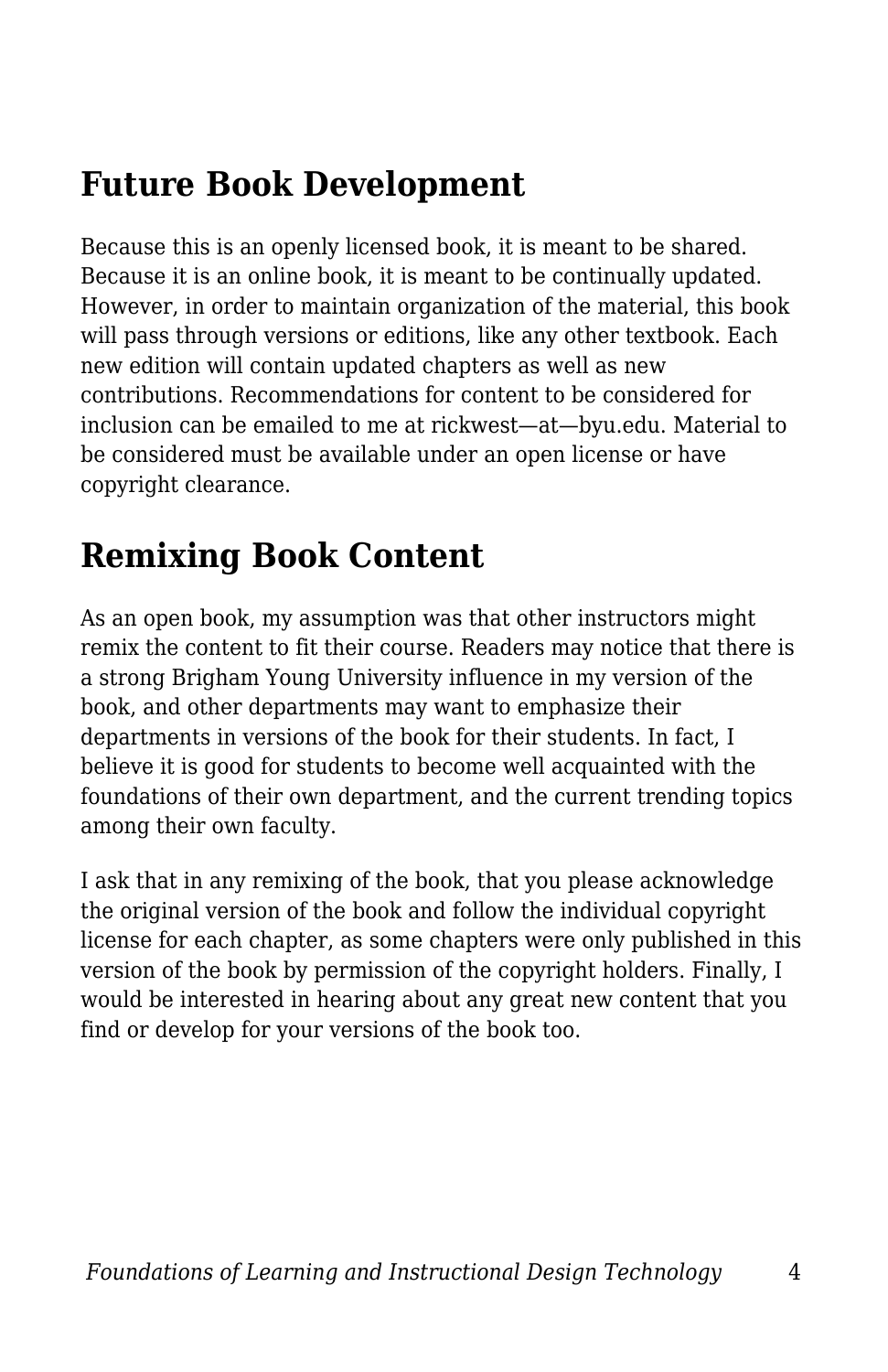#### **Attribution**

The following is potential wording you could use in your remixed version of the book: "This textbook is a revision of *Foundations of Learning and Instructional Design Technology*, available at [https://edtechbooks.org/-jSZ](https://edtechbooks.org/lidtfoundations,) edited by [Dr. Richard E. West](http://richardewest.com/) [\[http://richardewest.com/\]](http://richardewest.com/) of [Brigham Young University](https://home.byu.edu/home/) [\[https://home.byu.edu/home/\].](https://home.byu.edu/home/)"

#### **Reflection**

What do you hope to learn from this textbook? Write down any questions you have about the field and as you read through the chapters, note any answers you may have found or add any additional questions.

### **Web Annotation Through Hypothes.is**

I have enabled web annotation, commenting, and highlighting through [Hypothes.is \[https://web.hypothes.is/\].](https://web.hypothes.is/) Sign up for a free account, and then notice the options in the upper right of the web book, which allow access to the Hypothes.is features.

### **Acknowledgements and Copyright Permissions**

Please note that while the book is designed to be as open as possible, finding open and appropriate content for each topic was not always possible. Thus each chapter in this book has a different copyright license, reflecting the permissions granted by the authors or the publishers, if the material was previously published. I am deeply grateful to the publishers who agreed to have their material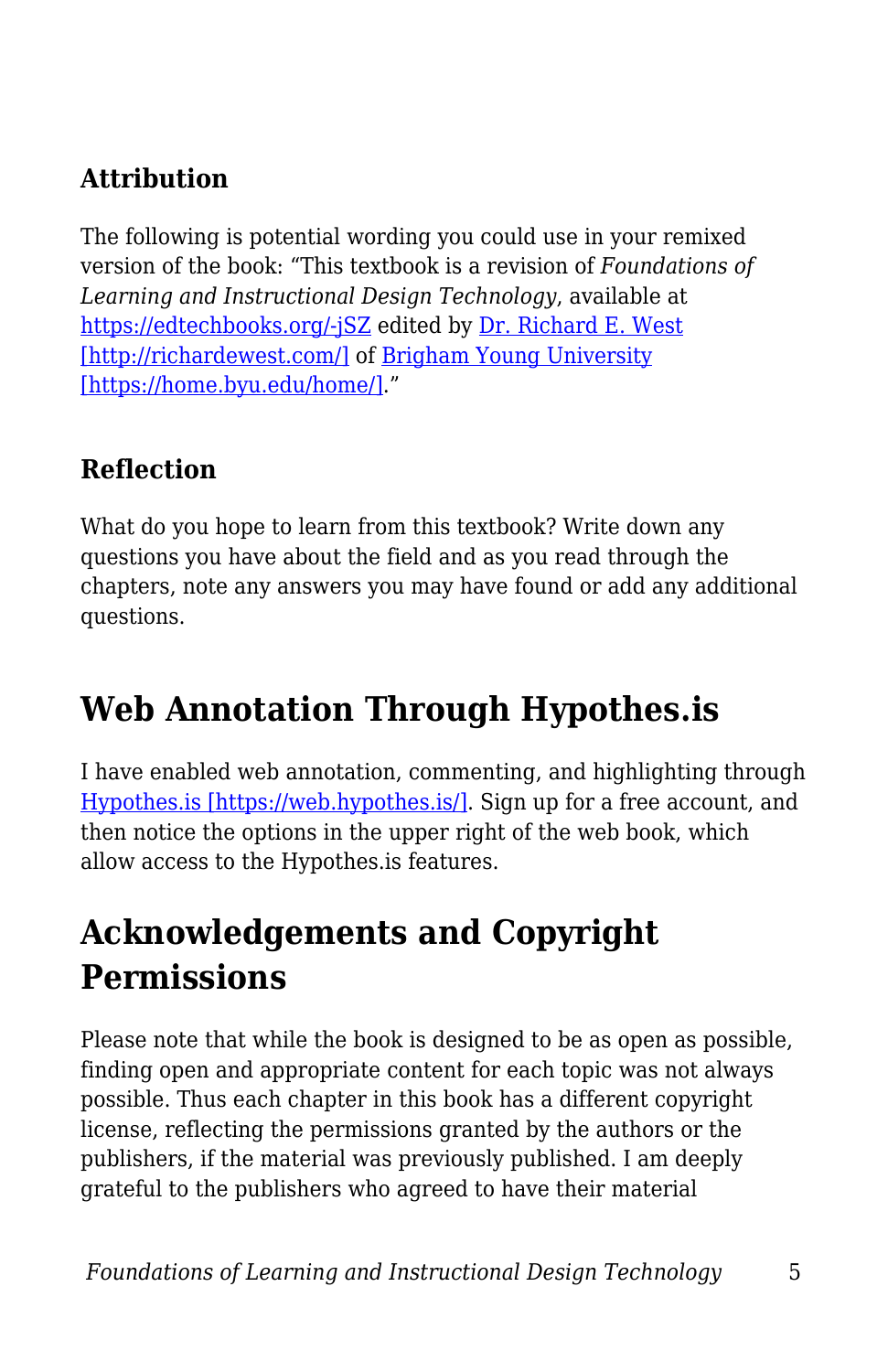republished in this book.

For the reader's information, all articles from *Educational Technology* magazine are republished by permission of the editor and publisher, who holds the rights to the material. Some material was available open access, but not with a Creative Commons license, and we have been granted permission to republish these articles. Other articles were already available under various [Creative Commons licenses](https://creativecommons.org/share-your-work/licensing-types-examples/) [\[https://edtechbooks.org/-JMt\].](https://creativecommons.org/share-your-work/licensing-types-examples/) ERIC Digest material is licensed public domain. As a reader, please notice and honor these various licenses and permissions listed for each chapter.

To cite a chapter from this book in APA, please use this format:

Authors. 2018. Title of chapter. In R. West (Ed.), *Foundations of Learning and Instructional Design Technology* (1st ed.). Available at [https://edtechbooks.org/lidtfoundations.](https://edtechbooks.org/lidtfoundations/) [\[https://edtechbooks.org/-guw\]](https://edtechbooks.org/lidtfoundations/)

### **Register to Receive Book Updates**

If you are an instructor who has adopted this book for a course, or modified/remixed the book for a course, please complete the following survey so that we can know about your use of the book and update you when we push out new versions of any chapters.

**[Survey to Receive Updates: http://bit.ly/LIDTBookUpdates](http://bit.ly/LIDTBookUpdates)**  [\[http://bit.ly/LIDTBookUpdates\]](http://bit.ly/LIDTBookUpdates)

### **Provide Feedback or a Review of the Book**

If you are willing, I would appreciate your feedback on the quality of this textbook, along with a short review paragraph that we can use in promoting this book. To contribute your review, go to this survey: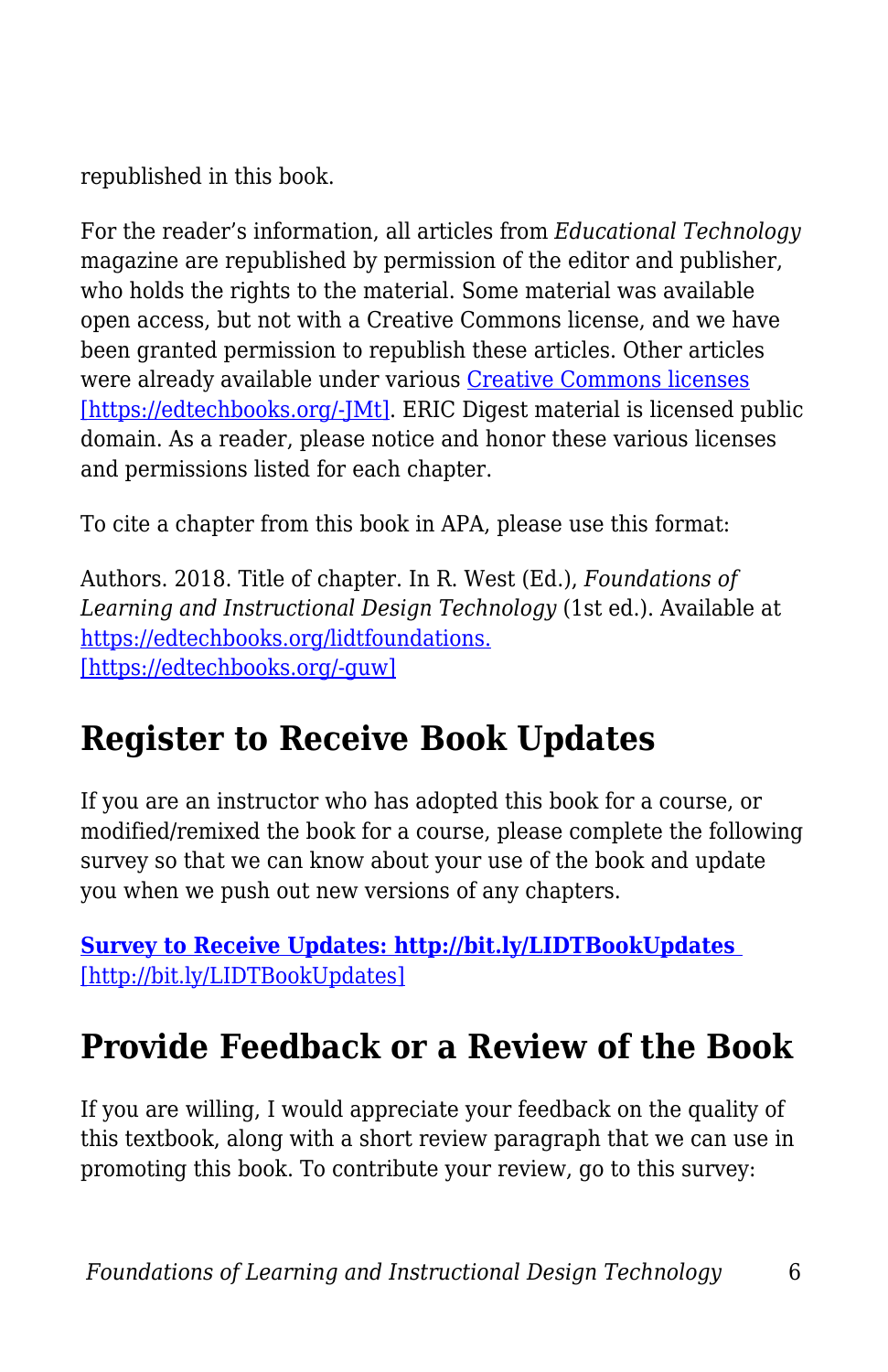[http://bit.ly/LIDTBookEval.](http://bit.ly/LIDTBookEval)

# **Contribute Chapter Resources**

To contribute a resource to a chapter (e.g. multimedia element, quiz question, application exercise), [fill out this survey](http://bit.ly/LIDTChapterResources) [\[http://bit.ly/LIDTChapterResources\].](http://bit.ly/LIDTChapterResources)



Richard E. West

West, R. E. (2018). *Foundations of Learning and Instructional Design Technology (1st ed.)*. EdTech Books. Retrieved from https://edtechbooks.org/lidtfoundations



**[CC BY:](https://creativecommons.org/licenses/by/4.0)** This work is released under a CC BY license, which means that you